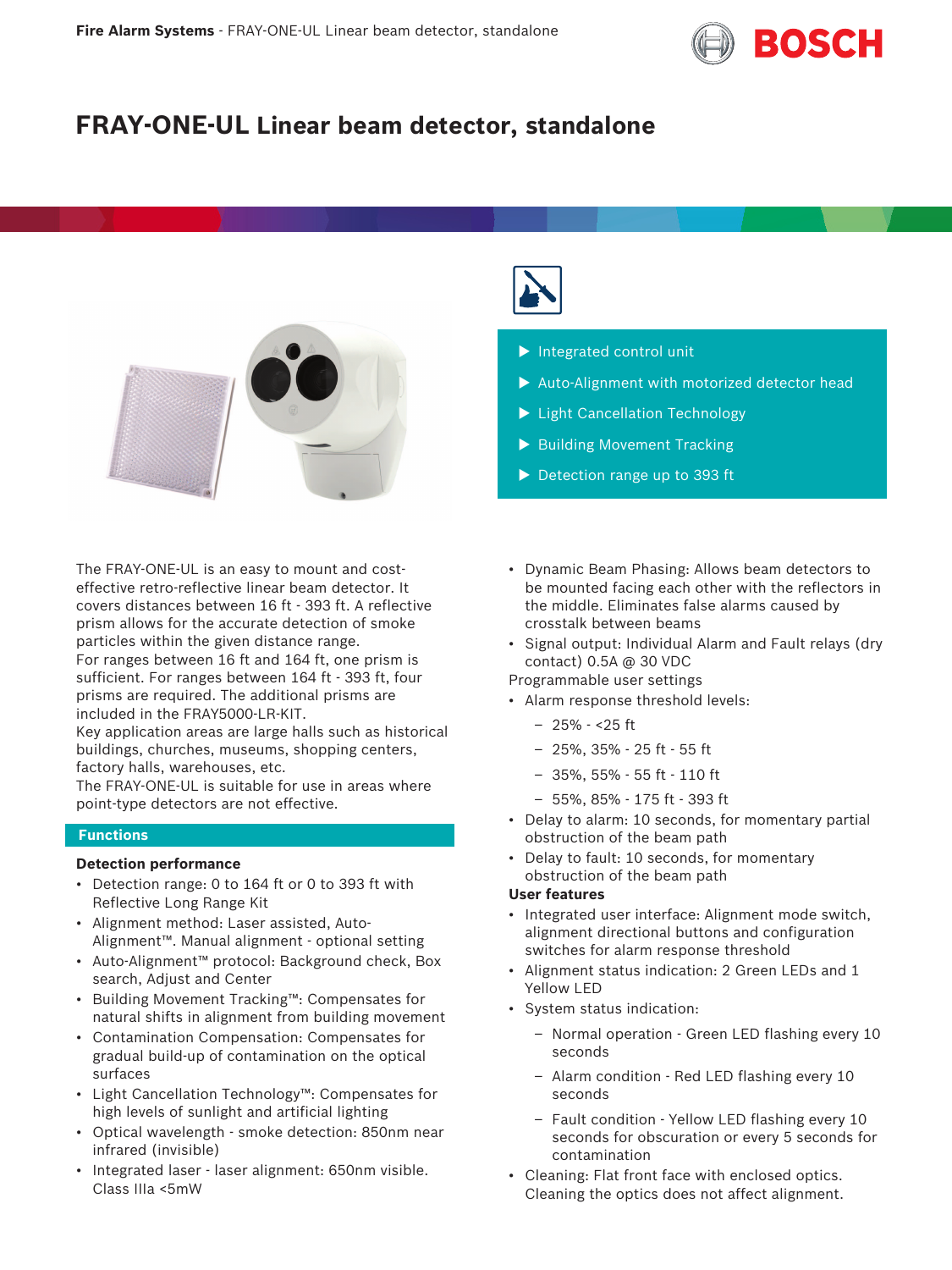### **Design parameters**

- Beam path clearance: 3.2 ft in diameter from center line between detector and reflector
- Detector location: Within the ceiling jet flow (top 10% of the floor to ceiling height) unless otherwise stipulated

### **Field wiring**

- Cable gauge and type:
	- 3 conductor, dedicated, 22-14 AWG
	- System compatible with fireproof and non-fire-
- proof cable meeting local installation standards • Cable entry:
	- 3 knock-out locations capable of accepting M20, 12.7 mm or 19 mm glands
	- 4 drill-out locations capable of accepting glands up to 21 mm diameter

## **Certifications and approvals**

| <b>Region</b>                  | <b>Regulatory compliance/quality marks</b> |                                           |
|--------------------------------|--------------------------------------------|-------------------------------------------|
| United Arab<br><b>Emirates</b> | UL                                         | Fireray One UAE Certificate of Compliance |
| USA                            | UL                                         | Fireray One UL Cert of Compliance (1)     |
|                                | <b>CSEM</b>                                | California State Fire Marshal             |

| <b>Parts included</b> |                           |
|-----------------------|---------------------------|
| Quantity              | <b>Component</b>          |
|                       | FRAY-ONE-UL base          |
|                       | FRAY-ONE-UL detector head |
|                       | Reflector                 |
|                       | Short range mask          |

### **Technical specifications**

### **Electrical**

| Auxiliary current (mA)                                   | $4.5 \text{ mA} - 5.5 \text{ mA}$ |
|----------------------------------------------------------|-----------------------------------|
| Auxilary current - Alignment modes 31 mA - 35 mA<br>(mA) |                                   |
| Operating voltage (VDC)                                  | $14$ VDC $-$ 36 VDC               |

### **Environmental**

| Operating relative humidity, non-<br>condensing $(\%)$ | $0\% - 93\%$      |
|--------------------------------------------------------|-------------------|
| Operating temperature (°F)                             | $-4$ °F $-131$ °F |

| Storage temperature (°F)   | $-40$ °F $-185$ °F |
|----------------------------|--------------------|
| Weather rating (IEC 60529) | IP <sub>55</sub>   |

## **Mechanical**

### **i Notice**

The detector is installed and mounted to a single or double gang electrical box.

| Weight (lb)                            | $1.54$ lb                                                                                                                                                                   |
|----------------------------------------|-----------------------------------------------------------------------------------------------------------------------------------------------------------------------------|
| Weight reflector (lb)                  | 0.22                                                                                                                                                                        |
| Color in RAL                           | RAL 9016 Traffic white                                                                                                                                                      |
| Dimension $(H \times W \times D)$ (in) | 7.12 in. x 5.11 in. x 5.27 in.                                                                                                                                              |
| Dimensionreflector (HxWxD) (ft)        | Up to 164 ft separation distance $-1$<br>prism: 3.9 in x 3.9 in x 0.35 in<br>Up to 393 ft separation distance - 4<br>prisms: Four reflectors 7.87 in x<br>7.87 in x 0.35 in |
| Lateral spacing between detectors      | 60 ft maximum as per NFPA 72                                                                                                                                                |
| LED color                              | Red: Yellow: Green                                                                                                                                                          |
| Material                               | <b>Plastic</b><br>(UL94V0)                                                                                                                                                  |

### **Optical**

| Fault level/Rapid obscuration ( $\Delta \leq 2 \geq 85\%$ )<br>seconds) |                                                                                |
|-------------------------------------------------------------------------|--------------------------------------------------------------------------------|
| Maximum angular alignment of<br>reflective detector                     | $\pm$ 4.5 $\degree$ ( $\pm$ 70 $\degree$ with adjustment bracket<br>accessory) |
| Maximum angular misalignment of<br>reflective detector                  | $+0.5^{\circ}$                                                                 |
| Maximum angular misalignment of<br>reflector                            | $±5^\circ$                                                                     |
|                                                                         |                                                                                |

### **Ordering information**

**FRAY-ONE-UL Linear beam detector, standalone** Reflective linear beam detector with one prism, range 16.40 ft - 393 ft. Order number **FRAY-ONE-UL | F.01U.400.534**

# **Accessories**

### **FRAY5000-BR Universal bracket** Universal bracket Order number **FRAY5000-BR | F.01U.098.240**